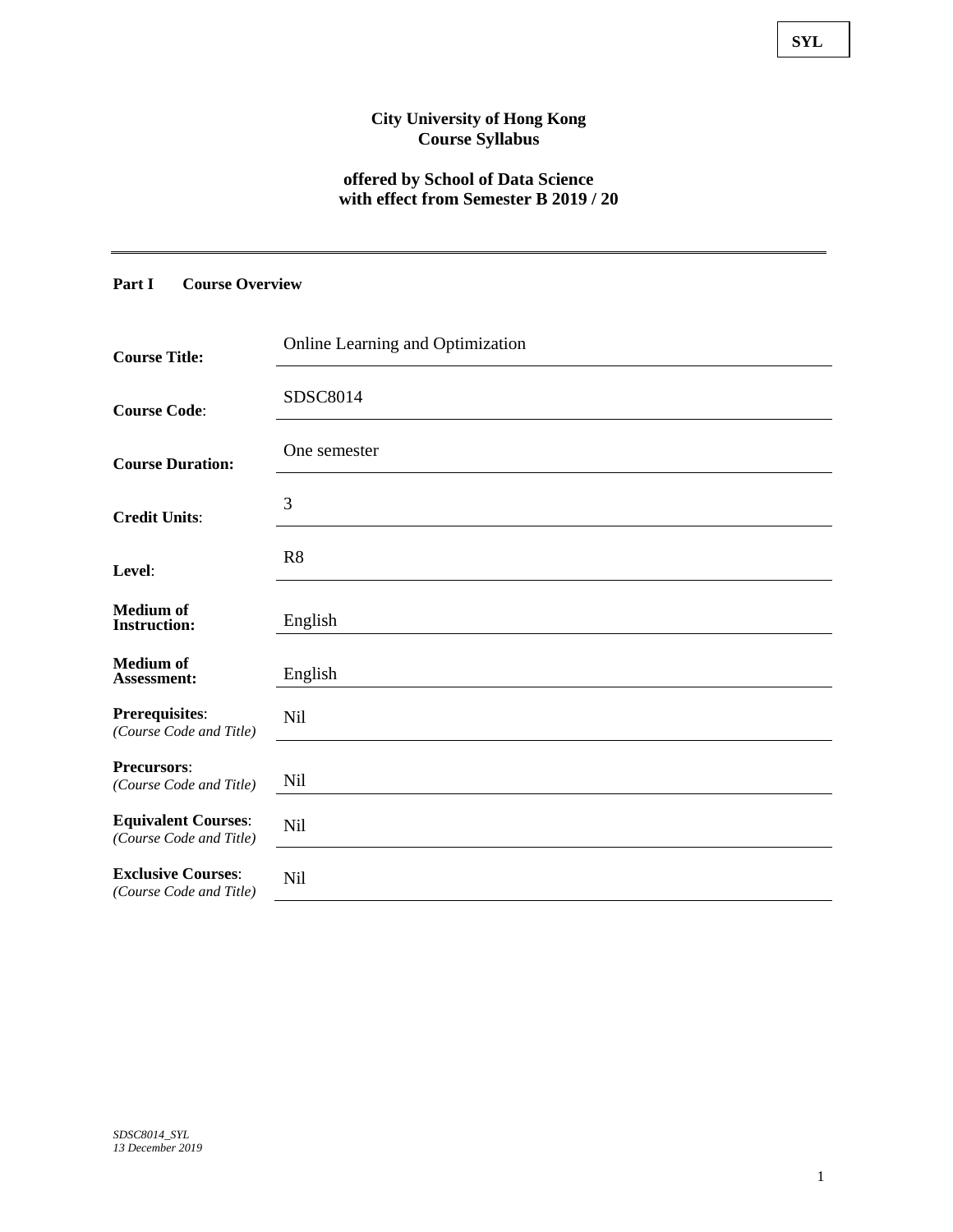### **1. Abstract**

This course covers the fundamentals and applications of online learning and optimization. Topics include online learning, online convex optimization, competitive analysis, regret analysis, online gradient descent, and online algorithms. Other selective topics include online optimization with prediction, robust optimization, online stochastic optimization, and online optimization with feedbacks. Applications in online learning and optimization in societal systems in the face of input uncertainty will be used to complement the theoretical developments. Students should know about convex optimization, linear algebra, and calculus.

### **2. Course Intended Learning Outcomes (CILOs)**

| No. | <b>CILOs</b>                                                                                                                       | Weighting | appropriate) | Discovery-enriched<br>curriculum related<br>learning outcomes<br>(please tick where |    |
|-----|------------------------------------------------------------------------------------------------------------------------------------|-----------|--------------|-------------------------------------------------------------------------------------|----|
|     |                                                                                                                                    |           | A1           | A2                                                                                  | A3 |
| 1.  | Ability to understand the fundamentals of key online<br>optimization frameworks                                                    | 20%       |              |                                                                                     |    |
| 2.  | Ability to understand the basic theory and solution<br>methodologies for online learning and key online<br>optimization approaches | 40%       |              |                                                                                     |    |
| 3.  | Ability to compare and analyze different online<br>optimization approaches                                                         | 15%       |              |                                                                                     |    |
| 4.  | Ability to apply key online optimization frameworks to<br>solve practical problems                                                 | 25%       |              |                                                                                     |    |
|     |                                                                                                                                    | 100%      |              |                                                                                     |    |

*A1: Attitude* 

*Develop an attitude of discovery/innovation/creativity, as demonstrated by students possessing a strong sense of curiosity, asking questions actively, challenging assumptions or engaging in inquiry together with teachers.* 

*A2: Ability* 

*Develop the ability/skill needed to discover/innovate/create, as demonstrated by students possessing critical thinking skills to assess ideas, acquiring research skills, synthesizing knowledge across disciplines or applying academic knowledge to self-life problems.* 

A3: *Accomplishments* 

*Demonstrate accomplishment of discovery/innovation/creativity through producing /constructing creative works/new artefacts, effective solutions to real-life problems or new processes.*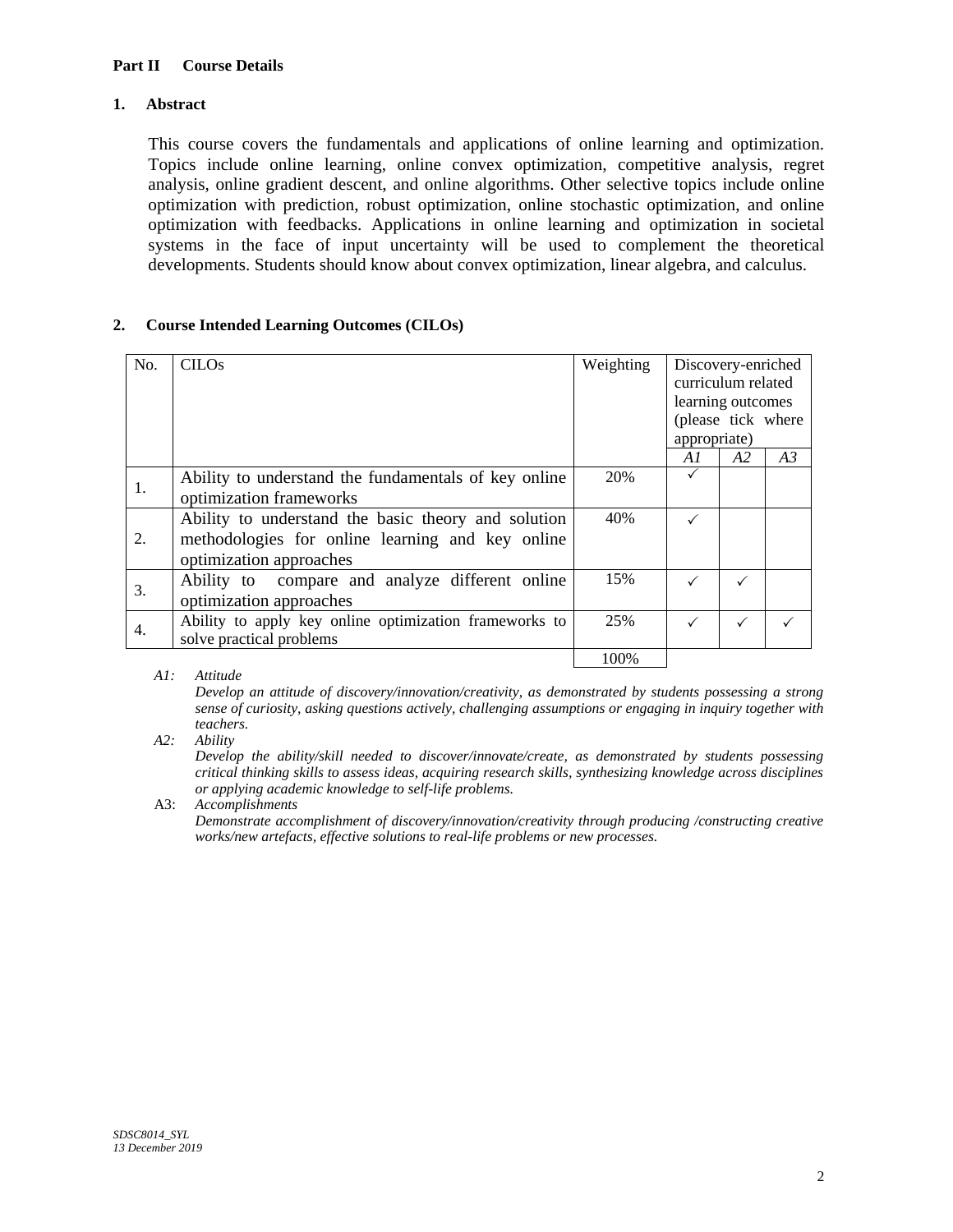# **3. Teaching and Learning Activities (TLAs)**

| <b>TLA</b>    | <b>Brief Description</b>                                                                                                                                                                                                                                                                                            |              | CILO No.     |              |              | Hours/week<br>(if applicable) |                                                                                                                                   |
|---------------|---------------------------------------------------------------------------------------------------------------------------------------------------------------------------------------------------------------------------------------------------------------------------------------------------------------------|--------------|--------------|--------------|--------------|-------------------------------|-----------------------------------------------------------------------------------------------------------------------------------|
|               |                                                                                                                                                                                                                                                                                                                     |              | 2            | 3            | 4            | 5                             |                                                                                                                                   |
| Lecture       | Learning through teaching is<br>primarily based on lectures and<br>demonstrations.                                                                                                                                                                                                                                  |              | $\checkmark$ | $\checkmark$ | $\checkmark$ |                               | 30 hours in total                                                                                                                 |
| Class-project | The students are expected to<br>identify and tackle practical<br>problems by applying online<br>optimization techniques. The<br>students are expected to write a<br>report and give two<br>presentations. This learning<br>activity will be mainly<br>student-led but with the<br>instructor's structural guidance. | $\checkmark$ | $\checkmark$ | $\checkmark$ | $\checkmark$ |                               | 9 hours for in-class<br>check-point<br>presentation and<br>final presentation,<br>as well as<br>after-class project<br>activities |

# **4. Assessment Tasks/Activities (ATs)**

| <b>Assessment Tasks/Activities</b>           | CILO No.     |                |              |              | Weighting | Remarks |     |
|----------------------------------------------|--------------|----------------|--------------|--------------|-----------|---------|-----|
|                                              |              | $\overline{2}$ | 3            | 4            | 5         |         |     |
| $\%$<br><b>Continuous Assessment:</b><br>100 |              |                |              |              |           |         |     |
| <b>Paper Reading</b>                         |              |                |              |              |           |         | 25% |
| Review reports of selected papers will       |              |                |              |              |           |         |     |
| show how well the students can               |              |                |              |              |           |         |     |
| understand the concepts, fundamental         |              |                |              |              |           |         |     |
| theory, analysis, solution methods, and      |              |                |              |              |           |         |     |
| applications of online learning and          |              |                |              |              |           |         |     |
| optimization. This assessment will also      |              |                |              |              |           |         |     |
| train the students' ability for critical     |              |                |              |              |           |         |     |
| thinking and carrying out scientific         |              |                |              |              |           |         |     |
| reviews for academic works.                  |              |                |              |              |           |         |     |
| <b>Test</b>                                  | $\checkmark$ | $\checkmark$   | $\checkmark$ | $\checkmark$ |           |         | 25% |
| Questions are designed for the first part of |              |                |              |              |           |         |     |
| the course to see how well the students      |              |                |              |              |           |         |     |
| have learned the basic concepts,             |              |                |              |              |           |         |     |
| fundamental theory, analysis, solution       |              |                |              |              |           |         |     |
| methods, and applications of online          |              |                |              |              |           |         |     |
| learning and optimization.                   |              |                |              |              |           |         |     |
| Mini-Project                                 | $\checkmark$ | $\checkmark$   | $\checkmark$ | $\checkmark$ |           |         | 25% |
| The project provides students chances to     |              |                |              |              |           |         |     |
| demonstrate how well they have achieved      |              |                |              |              |           |         |     |
| their intended learning outcomes.            |              |                |              |              |           |         |     |
| <b>Mini-Project Presentation</b>             | $\checkmark$ | ✓              | ✓            | ✓            |           |         | 25% |
| The project provides students chances to     |              |                |              |              |           |         |     |
| demonstrate how well they have achieved      |              |                |              |              |           |         |     |
| their intended learning outcomes.            |              |                |              |              |           |         |     |
|                                              |              |                |              |              |           | 100%    |     |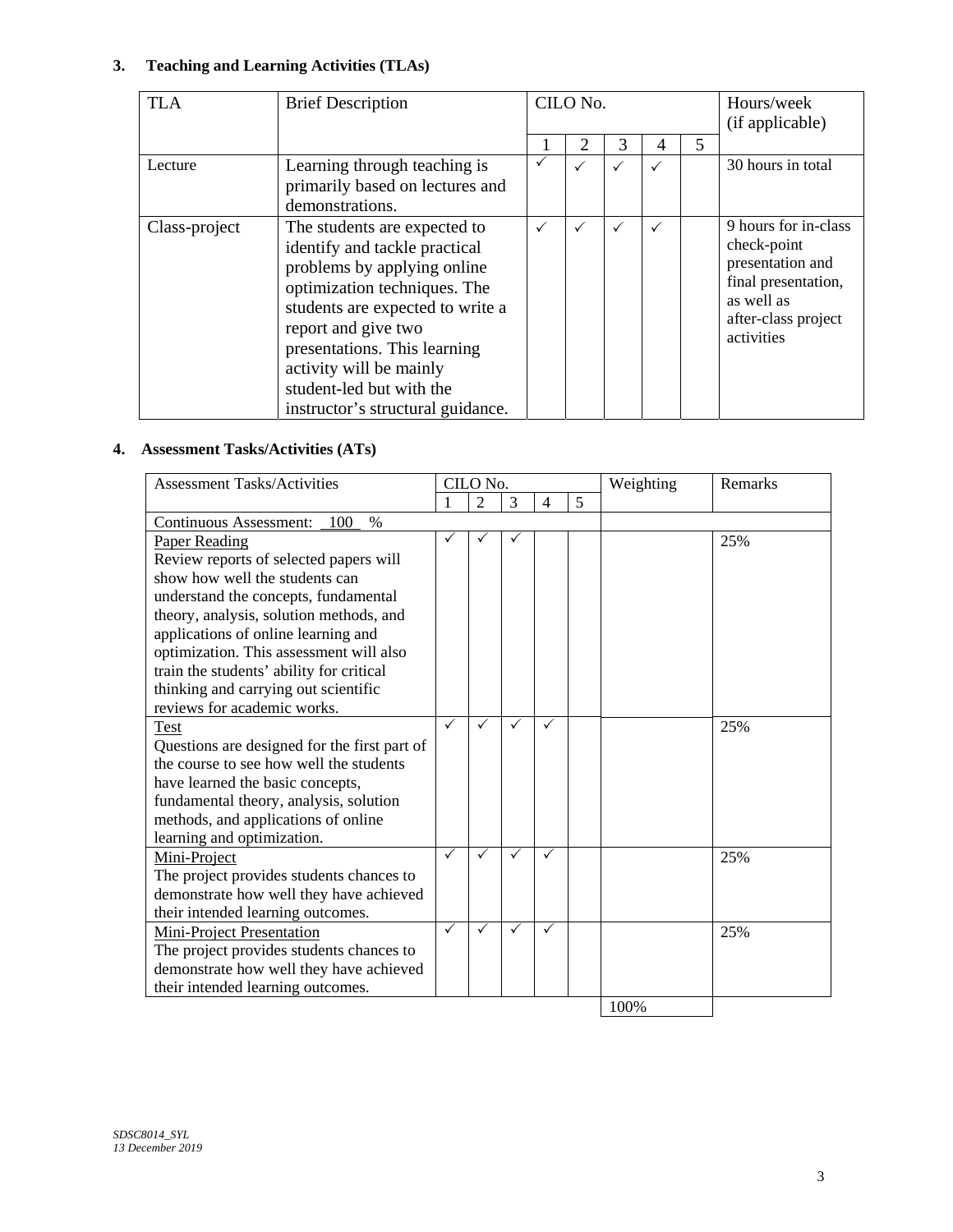#### **5. Assessment Rubrics**

| <b>Assessment Task</b>         | Criterion                                                                                                                                                                 | Excellent     | Good          | Fair          | Marginal     | Failure                                 |
|--------------------------------|---------------------------------------------------------------------------------------------------------------------------------------------------------------------------|---------------|---------------|---------------|--------------|-----------------------------------------|
|                                |                                                                                                                                                                           | $(A+, A, A-)$ | $(B+, B, B-)$ | $(C+, C, C-)$ | (D)          | (F)                                     |
| 1. Paper Reading               | Ability to understand and the basic concepts,<br>fundamental theory, analysis, solution methods,<br>and applications of online learning and<br>optimization.              | High          | Significant   | Moderate      | <b>Basic</b> | Not even<br>reaching<br>marginal levels |
| 2. Test                        | Ability to understand and apply the basic<br>concepts, fundamental theory, analysis, solution<br>methods, and applications of online learning and<br>optimization.        | High          | Significant   | Moderate      | <b>Basic</b> | Not even<br>reaching<br>marginal levels |
| 3. Mini-Project<br>Report      | Ability to demonstrate the understanding of the<br>basic concepts, fundamental theory, analysis, and<br>solution methods of online optimization in<br>practical problems. | High          | Significant   | Moderate      | <b>Basic</b> | Not even<br>reaching<br>marginal levels |
| 4.Mini-Project<br>Presentation | Ability to demonstrate how well the intended<br>learning outcomes are achieved.                                                                                           | High          | Significant   | Moderate      | <b>Basic</b> | Not even<br>reaching<br>marginal levels |